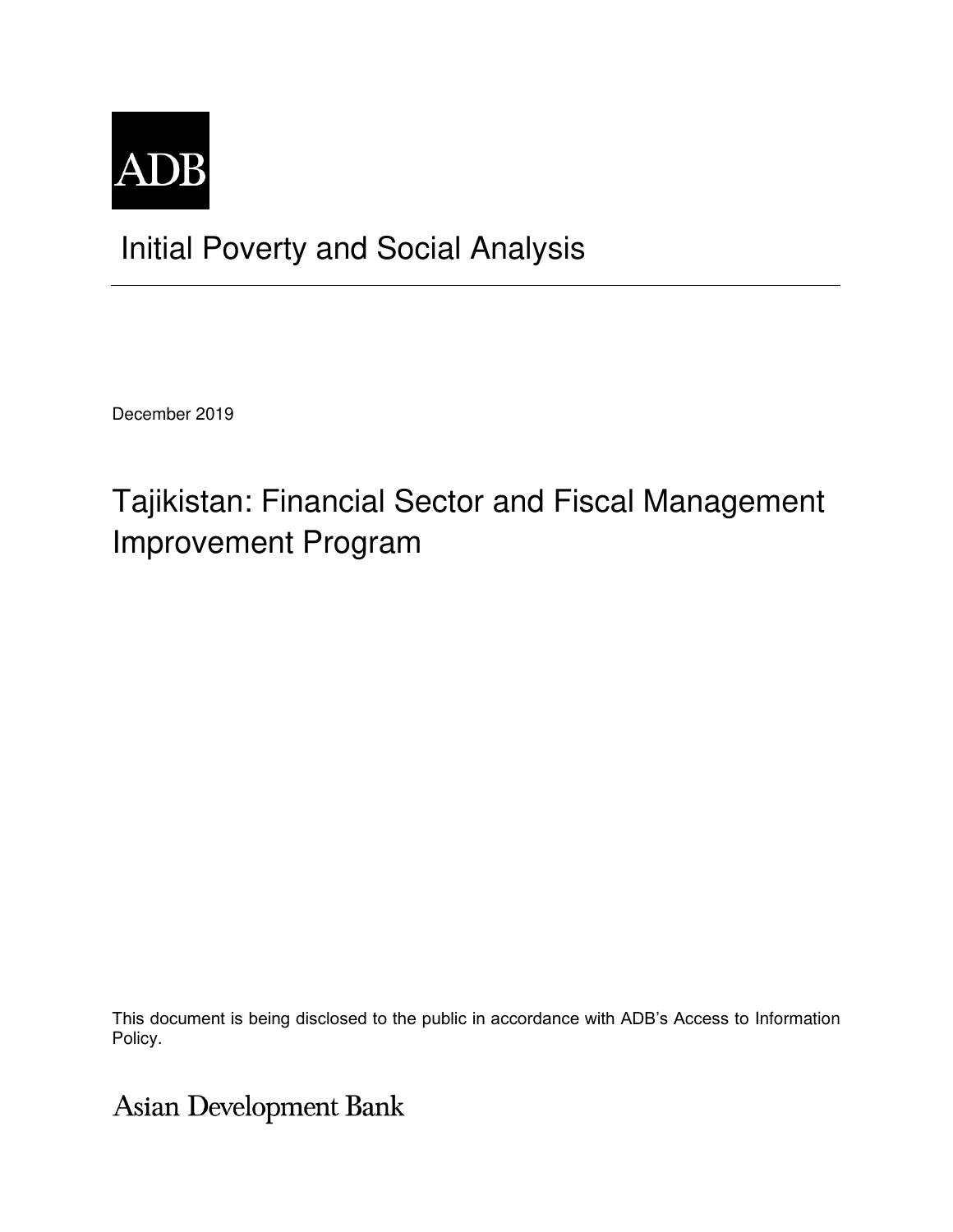### **CURRENCY EQUIVALENTS**

(as of 1 December 2019)

| Currency unit | _ | somoni (TJS) |
|---------------|---|--------------|
|---------------|---|--------------|

| TJS1.00 | $=$ | \$0.1032 |
|---------|-----|----------|
| \$1.00  | =   | TJS9.692 |

#### **ABBREVIATIONS**

| ADB       | $\overline{\phantom{0}}$ | Asian Development Bank        |
|-----------|--------------------------|-------------------------------|
| GDP       | $\overline{\phantom{m}}$ | gross domestic product        |
| NDS.      | $\overline{\phantom{0}}$ | national development strategy |
| <b>TA</b> |                          | technical assistance          |

#### **NOTE**

In this report, "\$" refers to United States dollars.

In preparing any country program or strategy, financing any project, or by making any designation of or reference to a particular territory or geographic area in this document, the Asian Development Bank does not intend to make any judgments as to the legal or other status of any territory or area.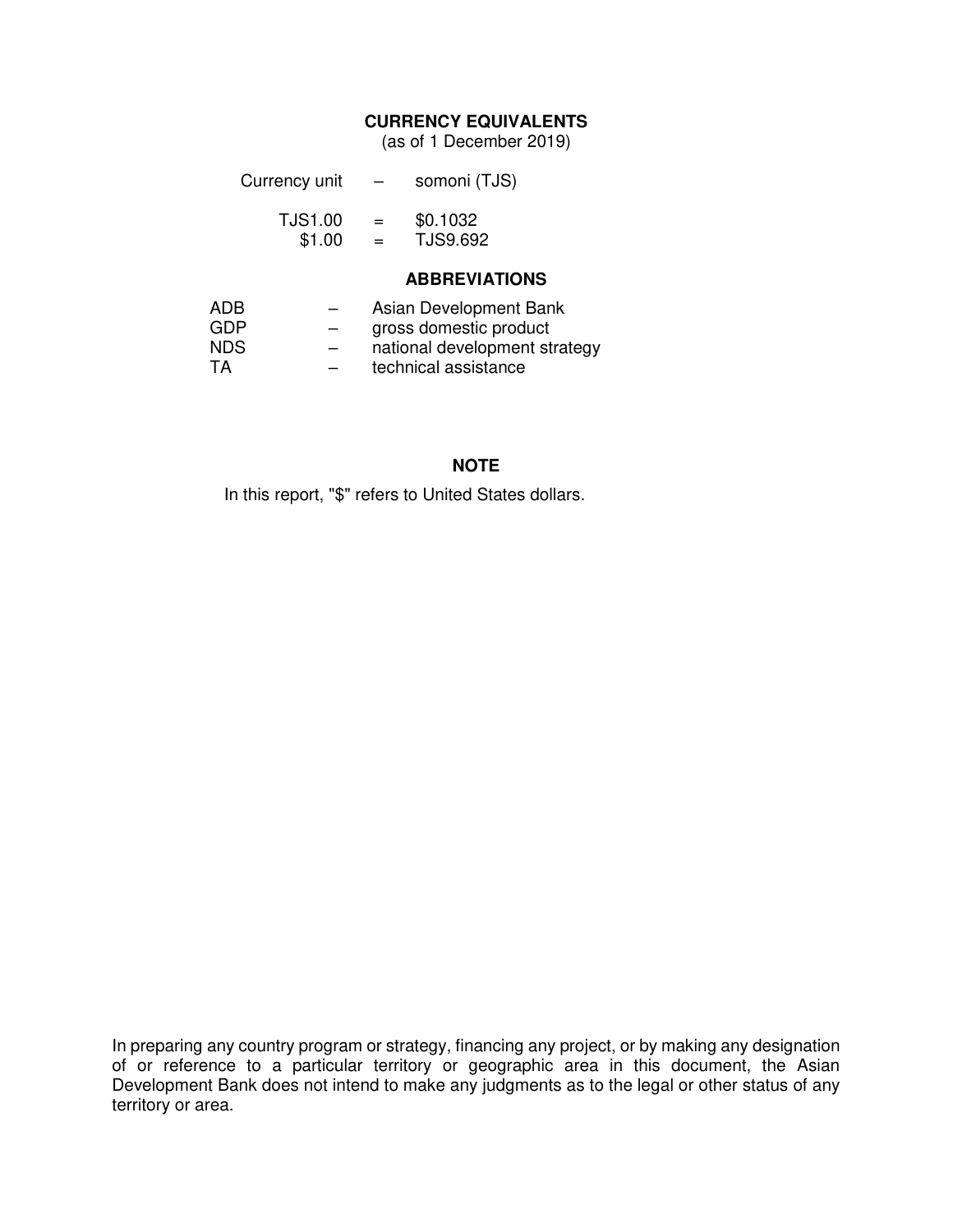### **INITIAL POVERTY AND SOCIAL ANALYSIS**

| Country:  | Tajikistan                                 |             | Project Title:   Financial Sector and Fiscal Management |
|-----------|--------------------------------------------|-------------|---------------------------------------------------------|
|           |                                            |             | Improvement Program                                     |
|           | Lending/Financing   Policy Based Financing | Department/ | Central and West Asia Department, Public                |
| Modality: | (Grant)                                    | Division:   | Management, Financial Sector and Trade                  |
|           |                                            |             | Division                                                |

#### **I. POVERTY IMPACT AND SOCIAL DIMENSIONS A. Links to the National Poverty Reduction Strategy and Country Partnership Strategy**  The Government of Tajikistan's national development strategy (NDS) for 2016–2030 seeks to reduce the poverty rate from 29.5% in 2018 to 15% (2030) and eradicate extreme poverty by 2030 (from 15.7% in 2015).<sup>a</sup> The NDS sets the creation of jobs through increased private investment, economic diversification, and competitiveness as one of its priorities. To achieve its economic growth and poverty reduction targets, Tajikistan needs to strengthen the financial sector and fiscal management. The NDS outlines implementation of the following financial sector reforms: (i) financial institutions' capacity building and development of effective financial sector infrastructure; (ii) diversification of the channels of the long-term financing to economy; (iii) expansion of financial products' range and introduction of innovative financial services; (iv) improvement of human resource quality in the financial sector; and (v) deepening of institutional reforms. The expected results target increased credit availability with the ratio of bank loans to gross domestic product (GDP) reaching 48–50% by 2030 (from 23.2% in 2015); better access to finance, with at least 50% of the households actively using financial services (from less than 5% in 2015); and country-wide implementation of the national financial literacy program. The NDS expected results also includes an improved public finance management system and an effective system of budget planning. The Asian Development Bank (ADB) country partnership strategy for Tajikistan, 2016–2020 is closely aligned with the goals of the NDS. The country partnership strategy focuses on supporting the government to achieve sustained and inclusive growth that is less susceptible to external shocks and creates higher-paying jobs. **B. Poverty Targeting**: General intervention Individual or household (TI-H) Geographic (TI-G) Non-income MDGs (TI-M1, M2, etc.) **C. Poverty and Social Analysis**  1. Key issues and beneficiaries. Sustained growth in Tajikistan since 1997 led poverty levels to drop from 81% in 1999 to 29.5% in 2018. Nevertheless, poverty remains high and its reduction remains a key priority for the Government of Tajikistan. Addressing this challenge requires a deepening of Tajikistan's financial system, which is currently underdeveloped. Tajikistan lags behind its regional peers in terms of financial sector penetration. Tajikistan is the third lowest country in the world in financial depth: only 2.5% of adults have an account with at least one formal financial institution, 4.8% of adults have a bank loan, 0.3% of adults have formal savings, and only 0.8% of adults have paid for health insurance. <sup>b</sup> The number of bank branches and ATMs per person is lower than in all regional peer countries.<sup>c</sup> Credit to the private sector fell from 23% of GDP in 2015 to 12% of GDP in 2018, and lending costs in Tajikistan are the highest in the region, with the average weighted rate of 26% per year. Lack of access to affordable loans and the limited range of financial services constrain the ability of the poor to improve their socioeconomic situation. With limited access to finance through formal financial institutions, many

households and businesses still use their own capital to finance their operations or seek informal loans. High interest rates, cumbersome procedures, and lack of collateral acceptable to the banks are some key reasons why many households still do not access bank loans.

Direct beneficiaries of the program include the Ministry of Finance, the financial services regulator (National Bank of Tajikistan), and Individuals' Deposit Insurance Fund (IDIF). The indirect beneficiaries of the program include financial institutions and private borrowers (small and medium-sized enterprises, farmers, and vulnerable households), who will benefit from access to a broader range of financial products and a more stable financial sector that should support investments and job creation. The program supports strengthening regulatory structures for financial stability, financial market deepening, and enhanced financial inclusion.

2. Impact channels and systemic changes. Empirical studies have documented a strong correlation between financial sector development and poverty reduction, which are linked through three transmission channels:

(i) Better access to finance is an effective mechanism for investment, job creation and poverty reduction. Financial sector development allows more entrepreneurs, especially those who are less well off, to obtain affordable credit to expand and grow their business. Meanwhile, the government's increased focus on financial literacy has the potential to empower consumers, especially those less well off, to increase savings and use financial services.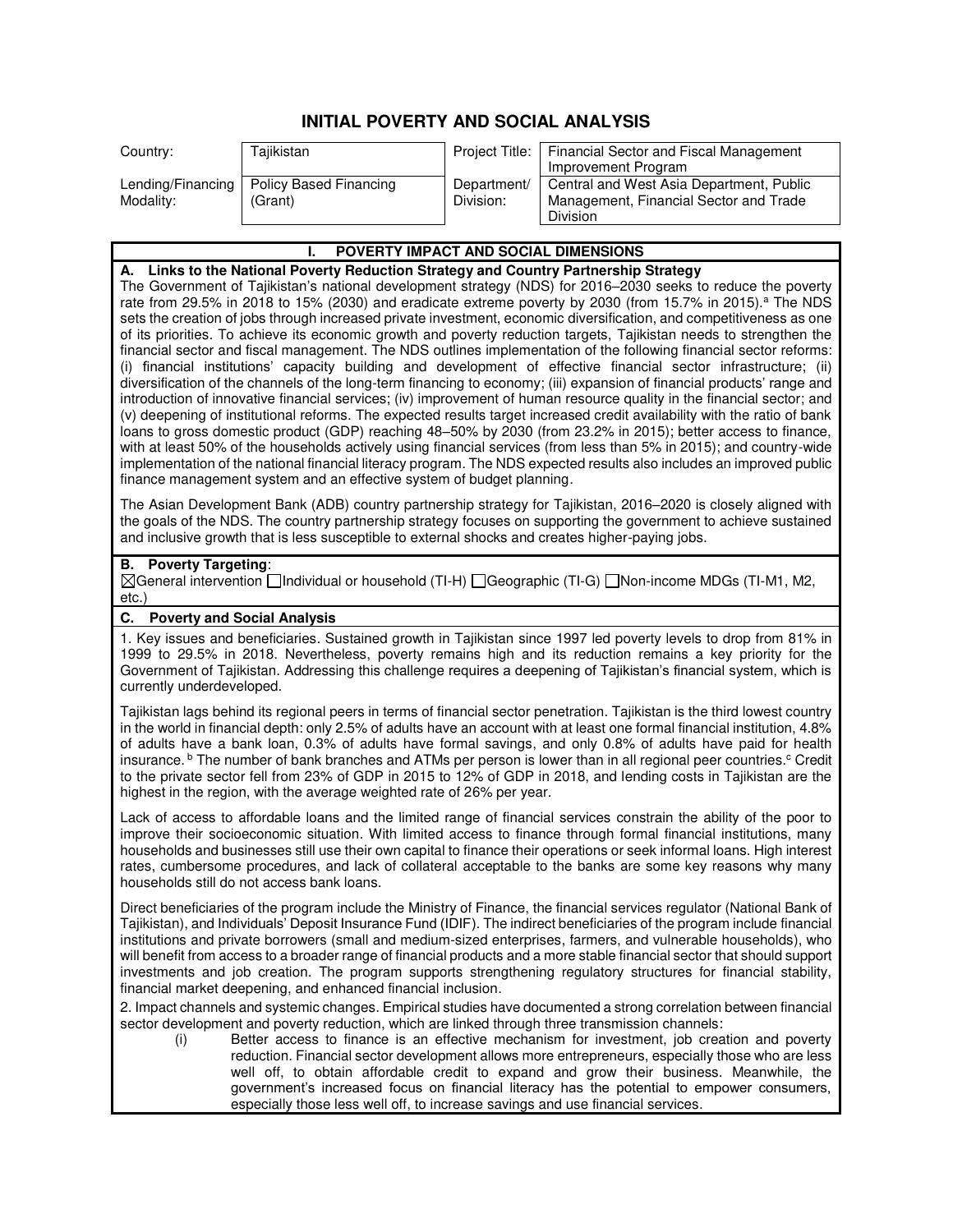| (ii)<br>Financial sector development generally increases financial sector stability, which indirectly benefits<br>the poor, because poor households have fewer and less diversified assets and are thus more<br>vulnerable to financial instability than the rich.<br>(iii)<br>Improved fiscal management and more efficient public expenditures on productive economic                                                                                                                                                                                                                                                                                                                                                                                                                                                              |
|--------------------------------------------------------------------------------------------------------------------------------------------------------------------------------------------------------------------------------------------------------------------------------------------------------------------------------------------------------------------------------------------------------------------------------------------------------------------------------------------------------------------------------------------------------------------------------------------------------------------------------------------------------------------------------------------------------------------------------------------------------------------------------------------------------------------------------------|
| infrastructure and services can help to catalyze private investment and increase economic growth.<br>3. Focus of (and resources allocated in) the transaction TA or due diligence. Poverty, gender, and social issues<br>related to the financial sector and fiscal management will be carefully reviewed during program preparation and due<br>diligence, including potential components and measures that should be considered. A summary poverty reduction<br>and social strategy analysis will be undertaken during program preparation.                                                                                                                                                                                                                                                                                         |
| 4. Specific analysis for policy-based lending. The impact of the ADB policy intervention includes (i) improved stability,<br>which will send positive signals to market; (ii) increased supply and demand for a broader range of financial services;<br>and (iii) better public financial management leading to more productive public investments. Indirect beneficiaries will<br>feel an impact that includes a broader range of financial services, increased use of financial services, greater financial<br>inclusion, improved financial literacy, and better managed public investments in key economic infrastructure and<br>services.                                                                                                                                                                                       |
| <b>GENDER AND DEVELOPMENT</b><br>Ш.                                                                                                                                                                                                                                                                                                                                                                                                                                                                                                                                                                                                                                                                                                                                                                                                  |
| 1. What are the key gender issues in the sector and/or subsector that are likely to be relevant to this project or<br>program? Tajikistan ranked 123rd out of 149 countries in the World Economic Forum's 2018 Global Gender Gap<br>Index, with a score of 0.638, indicating limited progress from its 2007 score of 0.658. <sup>d</sup> Women have limited access<br>to finance, with 9.1% of women holding an account at a financial institution compared to 13.9% of men. Enhancing<br>financial inclusion is crucial to improving economic opportunities of women. Households headed by females are<br>more at risk of poverty and are less likely to own valuable assets such as vehicles, land, and livestock, despite having<br>equal legal rights as men to land, property, and contracts.                                   |
| 2. Does the proposed project or program have the potential to contribute to the promotion of gender equity and/or<br>empowerment of women by providing women's access to and use of opportunities, services, resources, assets,<br>and participation in decision making?<br>$\Box$ Yes $\boxtimes$ No                                                                                                                                                                                                                                                                                                                                                                                                                                                                                                                                |
| The program and transaction technical assistance (TA) will include a component on enhancing financial awareness;<br>the TA explicitly helps enhance access to finance, including a focus on women and women-owned micro, small, and<br>medium-sized enterprises. The reform areas for the program will explore including gender-related actions or<br>measures, where possible, that are likely to narrow gender gaps or improve gender equality. Such areas include (i)<br>introducing differential deposit insurance coverage for women-headed households, (ii) explicit targets and actions to<br>improve women's access to finance and financial inclusion in the financial sector strategy and road map to be<br>developed, and (iii) introducing gender responsive budgeting and analysis in the medium-term budget framework. |
| 3. Could the proposed project have an adverse impact on women and/or girls or widen gender inequality?<br>$\Box$ Yes $\ \boxtimes$ No                                                                                                                                                                                                                                                                                                                                                                                                                                                                                                                                                                                                                                                                                                |
| 4. Indicate the intended gender mainstreaming category:<br>GEN (gender equity)<br>EGM (effective gender mainstreaming)<br>$\boxtimes$ SGE (some gender elements)<br>NGE (no gender elements)                                                                                                                                                                                                                                                                                                                                                                                                                                                                                                                                                                                                                                         |
| <b>PARTICIPATION AND EMPOWERMENT</b><br>Н.                                                                                                                                                                                                                                                                                                                                                                                                                                                                                                                                                                                                                                                                                                                                                                                           |
| 1. Who are the main stakeholders of the project, including beneficiaries and negatively affected people? Identify<br>how they will participate in the project design.<br>The program's stakeholders include the government, the National Bank of Tajikistan, the Ministry of Finance, IDIF,                                                                                                                                                                                                                                                                                                                                                                                                                                                                                                                                          |
| financial institutions, and consumers of the financial services. ADB will prepare the project design in close<br>consultation with all stakeholders.                                                                                                                                                                                                                                                                                                                                                                                                                                                                                                                                                                                                                                                                                 |
| 2. How can the project contribute (in a systemic way) to engaging and empowering stakeholders and beneficiaries,<br>particularly, the poor, vulnerable, and excluded groups? What issues in the project design require participation of<br>the poor and excluded?<br>As above.                                                                                                                                                                                                                                                                                                                                                                                                                                                                                                                                                       |
|                                                                                                                                                                                                                                                                                                                                                                                                                                                                                                                                                                                                                                                                                                                                                                                                                                      |
| 3. What are the key, active, and relevant civil society organizations (CSOs) in the project area? What is the level of<br>civil society organization participation in the project design?                                                                                                                                                                                                                                                                                                                                                                                                                                                                                                                                                                                                                                            |
| $\Box$ Information generation and sharing $\boxtimes$ Consultation<br>$\Box$ Collaboration<br>Partnership<br>$\mathsf{L}$                                                                                                                                                                                                                                                                                                                                                                                                                                                                                                                                                                                                                                                                                                            |
| ADB has conducted consultations with the National Association of Businesswomen of Tajikistan, Association of<br>Microfinance Institutions of Tajikistan, Association of Banks, and the association of small and medium-sized<br>enterprises. The level of civil society organization participation in the project design is expected to be medium.                                                                                                                                                                                                                                                                                                                                                                                                                                                                                   |
| 4. Are there issues during project design for which participation of the poor and excluded is important? What are<br>they and how should they be addressed? $\Box$ Yes<br>$\boxtimes$ No                                                                                                                                                                                                                                                                                                                                                                                                                                                                                                                                                                                                                                             |